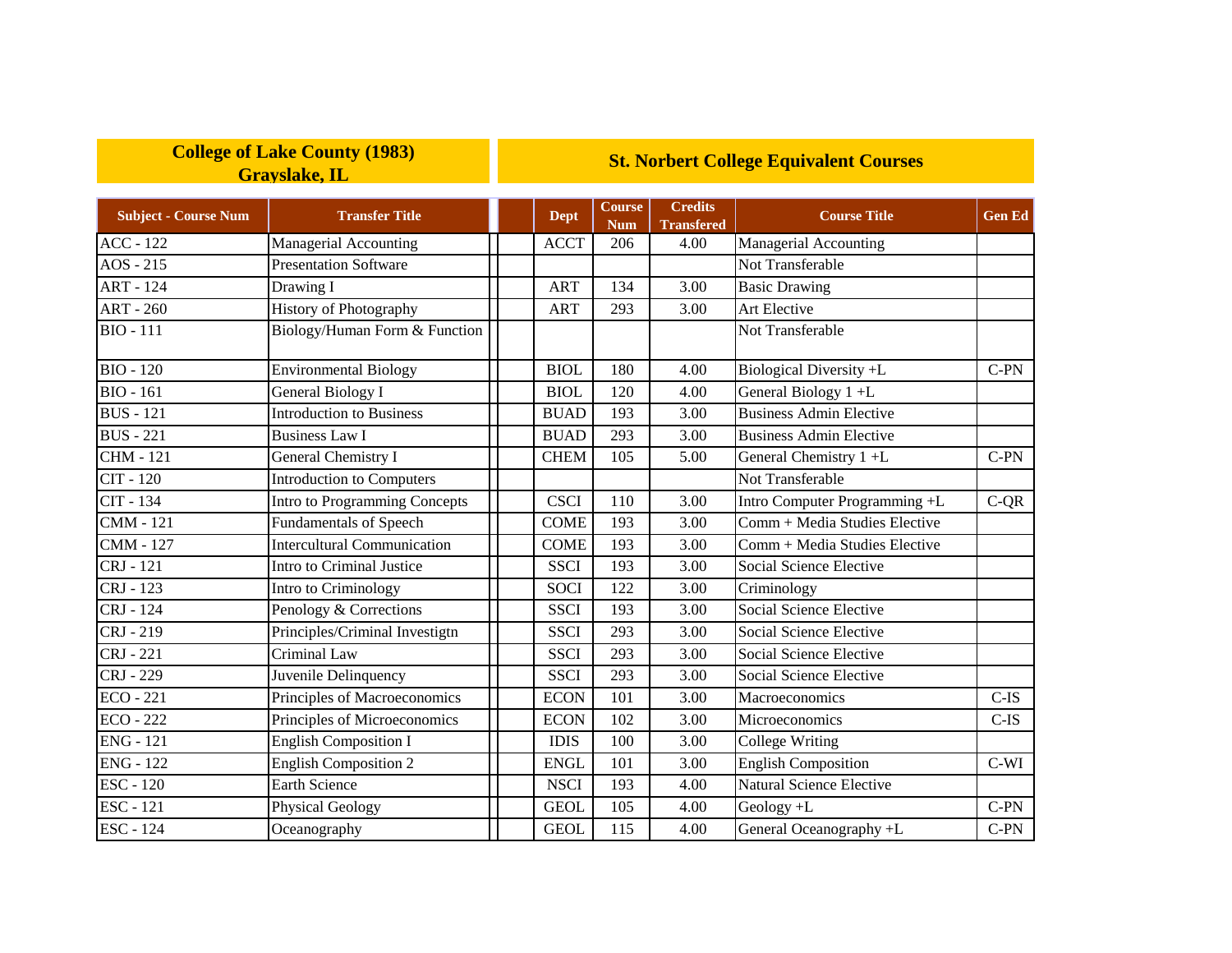| <b>ESC - 129</b> | Severe and Hazardous Weather      | <b>NSCI</b> | 193              | 3.00 | Natural Science Elective        |         |
|------------------|-----------------------------------|-------------|------------------|------|---------------------------------|---------|
| <b>ESC - 140</b> | <b>Introduction to Astronomy</b>  | <b>PHYS</b> | 141              | 4.00 | Astronomy +L                    | $C-PN$  |
| <b>ESC - 224</b> | <b>Environmental Geology</b>      | <b>GEOL</b> | 107              | 3.00 | Environmental Geology +L        | $C-PN$  |
| <b>FRN</b> - 122 | Beginning Conversatnl FrenchII    | <b>FREN</b> | 102              | 4.00 | <b>Elementary French 2</b>      | $C-SL$  |
| <b>FRN</b> - 221 | <b>Intermediate French I</b>      | <b>FREN</b> | 203              | 4.00 | Intermediate French 1           | $C-SL$  |
| <b>FRN</b> - 222 | <b>Intermediate French II</b>     | <b>FREN</b> | 204              | 4.00 | Intermediate French 2           | $C-SL$  |
| GEG - 121        | Physical Geography                | <b>GEOG</b> | 120              | 3.00 | Physical Geography              | $C-PN$  |
| GEG - 122        | <b>Cultural Geography</b>         | <b>GEOG</b> | 225              | 3.00 | Social Geography                | $C-DD$  |
| <b>HST</b> - 121 | History of Western Civ to 1500    | <b>HIST</b> | 112              | 3.00 | Westrn Civ 1:Bronze/Renaissnce  | $C-WT$  |
| <b>HST</b> - 122 | History of Wstrn Civ From 1500    | <b>HIST</b> | 113              | 3.00 | Westrn Civ 2: Early/Mod Europe  | $C-WT$  |
| <b>HST</b> - 221 | US History to 1876                | <b>HIST</b> | 114              | 3.00 | History of the United States 1  | $C-DD$  |
| <b>HST</b> - 222 | US History 1876 to Present        | <b>HIST</b> | 115              | 3.00 | History of the United States 2  | $C-DD$  |
| <b>MTH</b> - 121 | Math for Elem Teaching            | <b>MATH</b> | 193              | 4.00 | <b>Mathematics Elective</b>     |         |
| <b>MTH - 122</b> | College Algebra                   | <b>MATH</b> | 102              | 4.00 | <b>Basic Algebra</b>            |         |
| <b>MTH - 123</b> | Trigonometry                      | <b>MATH</b> | 193              | 3.00 | Mathematics Elective            |         |
| <b>MTH - 127</b> | <b>Finite Mathematics</b>         | <b>MATH</b> | 193              | 3.00 | <b>Mathematics Elective</b>     |         |
| <b>MTH - 140</b> | <b>Contemporary Mathematics</b>   | <b>MATH</b> | 123              | 3.00 | Applcatns of Contemporary Math  | $C-QR$  |
| <b>MTH - 141</b> | Quantitative Literacy             | <b>MATH</b> | 123              | 3.00 | Applcatns of Contemporary Math  | $C-QR$  |
| <b>MTH - 144</b> | Precalculus                       | <b>MATH</b> | 115              | 5.00 | <b>Pre-Calculus Mathematics</b> |         |
| <b>MTH - 145</b> | Calculus & Analytic Geometry I    | <b>MATH</b> | 131              | 5.00 | Calculus + Analytic Geometry 1  | $C-QR$  |
| <b>MTH - 146</b> | Calculus & Analytic GeometryII    | <b>MATH</b> | 132              | 4.00 | Calculus + Analytic Geometry 2  | $C-QR$  |
| <b>MTH - 222</b> | <b>Elementary Statistics</b>      | <b>SSCI</b> | $\overline{224}$ | 4.00 | <b>Basic Statistics</b>         | $C-QR$  |
| <b>MTH - 224</b> | Calculus for Business & SocSci    | <b>MATH</b> | 124              | 4.00 | <b>Survey of Calculus</b>       | $C-QR$  |
| PHI - 121        | Introduction to Philosophy        | <b>PHIL</b> | 193              | 3.00 | Philosophy Elective             |         |
| <b>PHI</b> - 125 | <b>Introduction to Ethics</b>     | PHIL        | 193              | 3.00 | Philosophy Elective             |         |
| <b>PSC</b> - 121 | <b>American National Politics</b> | <b>POLI</b> | 130              | 3.00 | United States Politics + Govt   | $C$ -IS |
| <b>PSY</b> - 121 | Introduction to Psychology        | <b>PSYC</b> | 100              | 3.00 | General Psychology              | $C$ -IS |
| <b>PSY</b> - 220 | Lifespan Development              | <b>PSYC</b> | 220              | 3.00 | Lifespan Human Devlopment       |         |